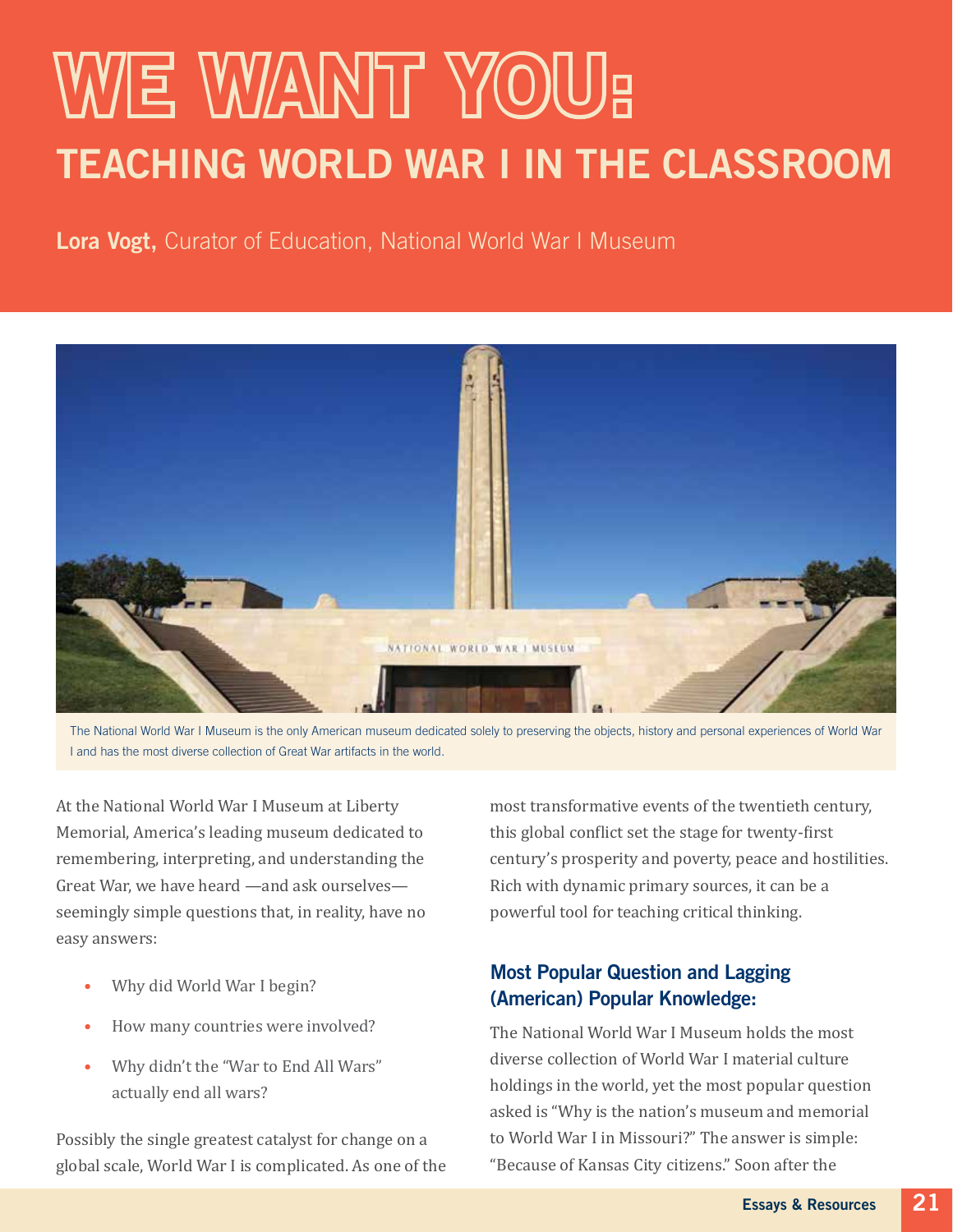Armistice, city residents raised more than \$2.5 million in only 10 days (over \$34 million in terms of today's money) to construct a memorial for those who served during the World's War. On November 11, 1926, when the doors opened to this beautiful complex, with its art nouveau structures, soaring tower, low-bas relief frieze and gardens, President Calvin Coolidge spoke to the largest crowd ever addressed by a U.S. president to that day, saying:

It [The Liberty Memorial] has not been  $\alpha$ raised to commemorate war and victory, but rather the results of war and victory which are embodied in peace and liberty….Today I return in order that I may place the official sanction of the national government upon one of the most elaborate and impressive memorials that adorn our country. The magnitude of this memorial, and the broad base of popular support on which it rests, can scarcely fail to excite national wonder and admiration."

Coolidge's speech reflected popular sentiment in his era, but today, when broad-based public knowledge of World War I is meager, his words seem almost quaint. How can that be? Based on the evidence we see from daily interaction with a public in awe of the legacies of those who lived through World War I, the conflict is assuredly not because modern-day citizens are impervious or unconcerned about a cataclysmic event that resulted in 37 million casualties round the globe. So why don't we know more about World War I in the United States?

Admittedly, Coolidge spoke many years before Stephen Spielberg's movie *War Horse*, but there is more to cognizance than pop culture. Americans do not share a common modern memory of this globe-altering event. The war no longer has an oral tradition because its veterans have passed away. Protected from the physical effects of the conflict by two oceans, we do not routinely pass by geographic reminders, like the craters left behind on Western European battlefields. Unlike



Two Interactive Study Stations engage people of all ages with compelling information from World War I.

in most Allied nations, there is no national tradition of silence on the 11<sup>th</sup> hour of the 11<sup>th</sup> day of the 11<sup>th</sup> month, when the guns were silenced on Armistice Day.

Some testing and standards systems may not encourage profound competence on World War I. Prior to becoming a National World War I Museum curator, I was a classroom teacher who created and used a lesson plan called "World War I in One Day" in a World History course that covered the beginning of time to the Gulf Wars. It is an extreme challenge to address the content required.

## Small Commitments for Big Impact:

At the National World War I Museum, our mission is to inspire thought, dialogue, and learning to make the experiences of the World War I era meaningful and relevant for present and future generations. It is important to recognize the meaning that conflict has in the modern world. In order for members of the present generation to recognize the relevance of World War I in their future decisions—for example in foreign policy choices within the Middle East—we must inspire thought and dialogue on the Great War in classrooms and communities today.

## Learn More

There is never enough time as a teacher, but commit to learning more. There is abundant new scholarship on the conflict, with some books topping *The New*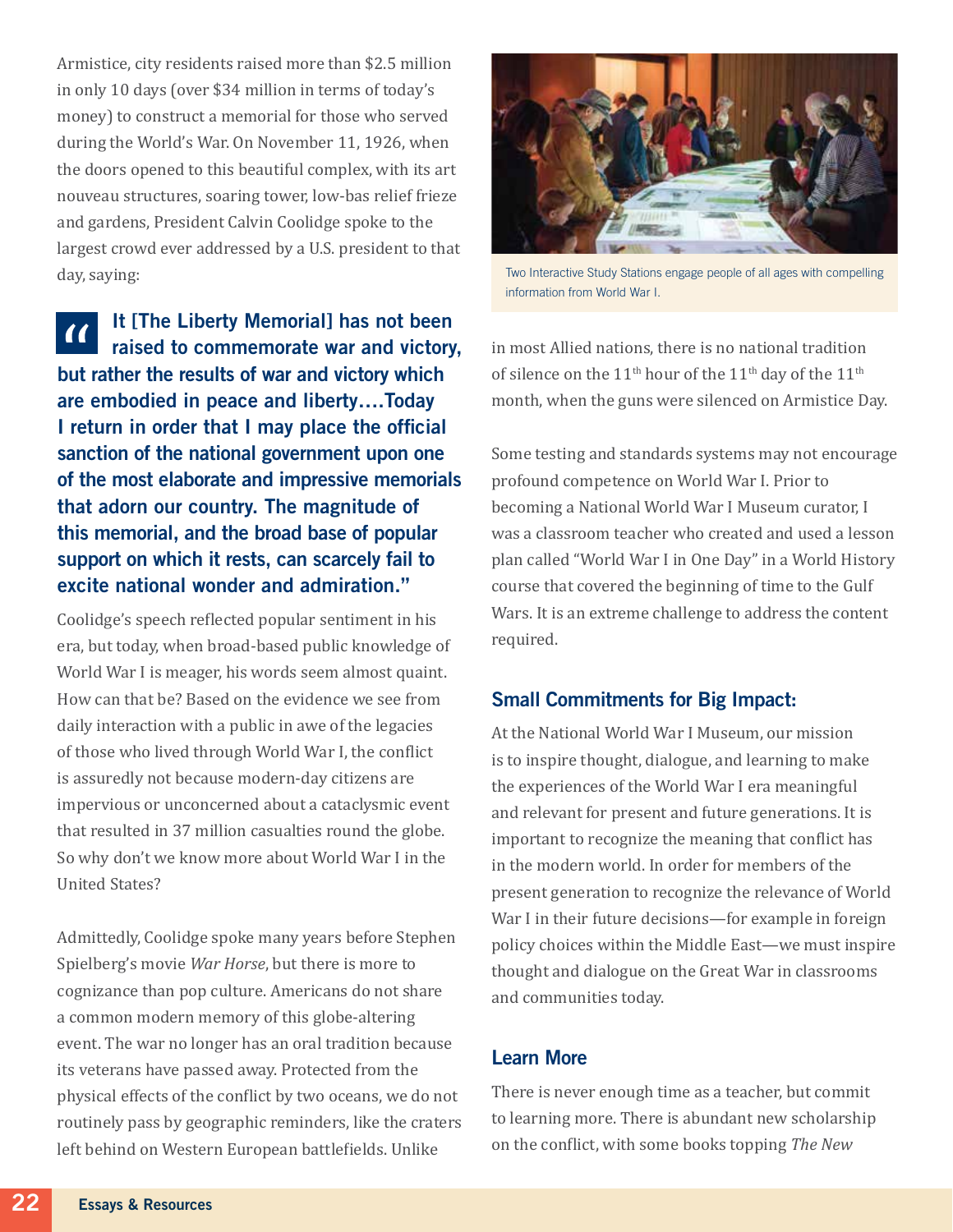

The Chronology of the War covers the 1914 origins of the conflict and its month-by-month escalation up to the 1918 armistice and the Peace Conference in Paris in 1919.

*York Times* bestseller lists. At the National World War I Museum, we are rolling out new information. exhibitions and resources online. Place "World War I" or "First World War" as a Google Alert to keep up with international articles being published and a wide variety of events. Look for professional development opportunities offered by National History Day, the National World War I Museum, Gilder Lehrman Institute and others. Audiobooks (Margaret MacMillan's



Thousands of guests come from around the world every year to see **the communist of the war.**<br>America's only museum dedicated to the Great War. The Museum is an **communist of the war.** exceptional experience to spark conversations between generations.

lecture "6 Months that Changed the World"), podcasts, documentaries, and online video content (including the lectures hosted at the museum) make learning in a tight timeframe more accessible.

#### Use Primary Sources

Examining primary sources creates quality learning opportunities. Visit the Online Collections Database at the National World War I Museum and use analysis with Visual Thinking Strategies (VTS) on photographs of the era. Newspaper articles are the 1917 equivalent of blogging. Engage students in analyzing the editorial opinions of thinkers like Teddy Roosevelt, noted as saying after the Zimmermann Telegram, "If Wilson does not declare war now, I will go to the White House and skin him alive." World War I is full of fascinating sidelights. Engage both visual and auditory learners by using sheet music lyrics and cover art to more fully understand and humanize the American experience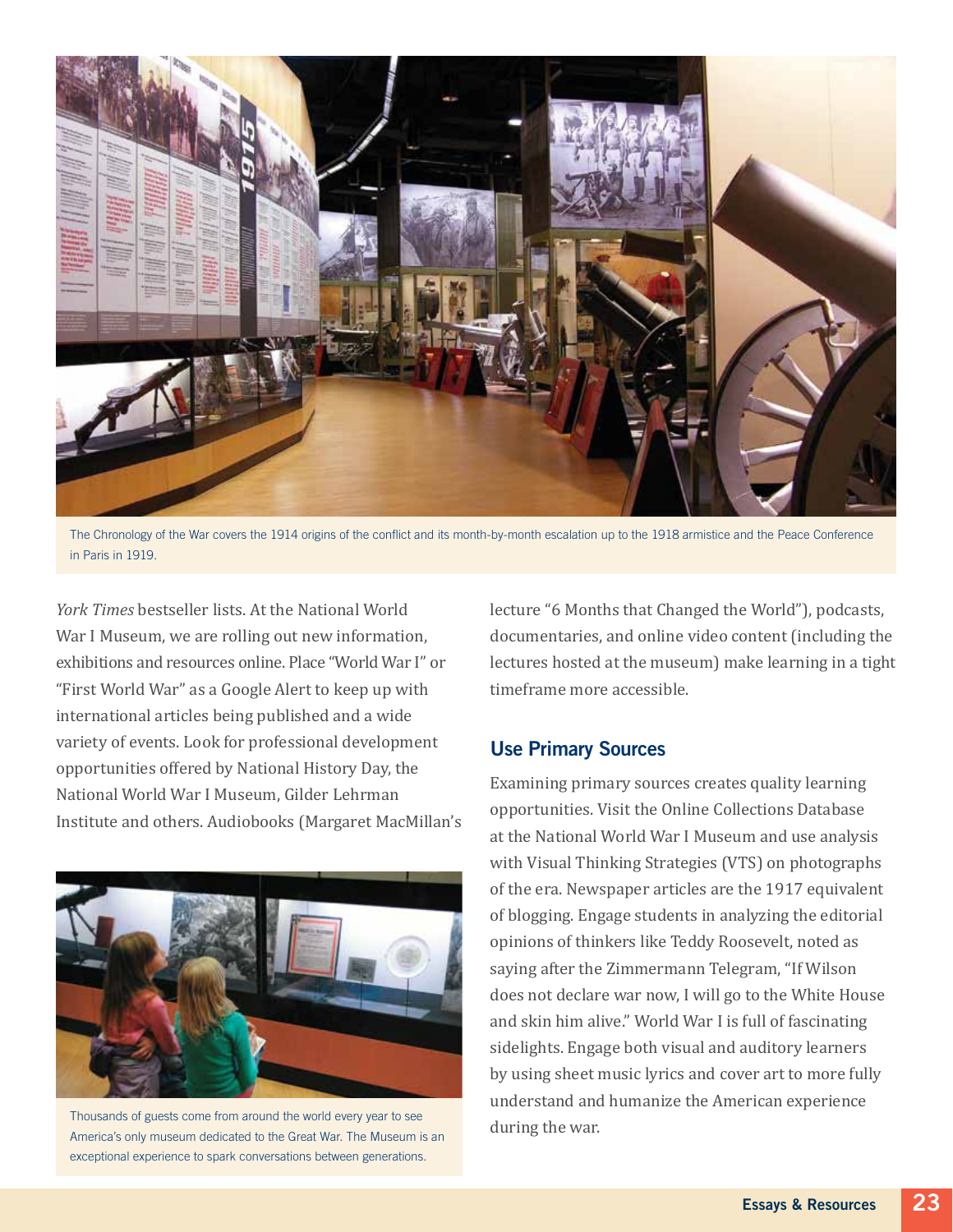

Visitors cross the Paul Sunderland Glass Bridge from the Museum lobby to the main exhibit hall, passing over a field of 9,000 red poppies, each representing 1,000 combatant fatalities from the Great War.

### **Commemorate**

Every community was touched by the war, and there are plenty of stories of courage, honor, patriotism, and sacrifice that deserve to be told. Beginning in 1917, the U.S. military went from a standing army of 127,500 to more than four million men and women who had served by 1919. As the centennial approaches, take part in the international coalition for commemoration. Find ways to honor the legacy of veterans in your own community. Support a poppy drive; encourage your school to pause for a moment of silence on Armistice Day, now known as Veteran's Day in the U.S. Empower your students to create a commemoration that will be uniquely meaningful to their generation.

#### Spend More Time for Critical Lessons...

Avoid relegating World War I to just one history unit. In the United States, we tend to focus on the conflict's cause and immediate consequences. This means that many times we boil the conflict down to: "Acronym"

(MAIN or MANIAC) + Franz Ferdinand Assassination = useless death and prologue to World War II.

There is never enough time in a school year, but oversimplifying can lead to miseducation. Explore the lessons, legacies, and enduring events. Anchor events of the twentieth and twenty-first centuries back to their origins in WWI. Note this can be a dangerous thing, as it seems that shaky analogies are made in the media every year.

Instead, ask open-ended questions:

- Is there a moral imperative to aid those who fight for freedom and democracy?
- How do results of diplomacy meet local expectations?
- Victory ends war. How is peace achieved?